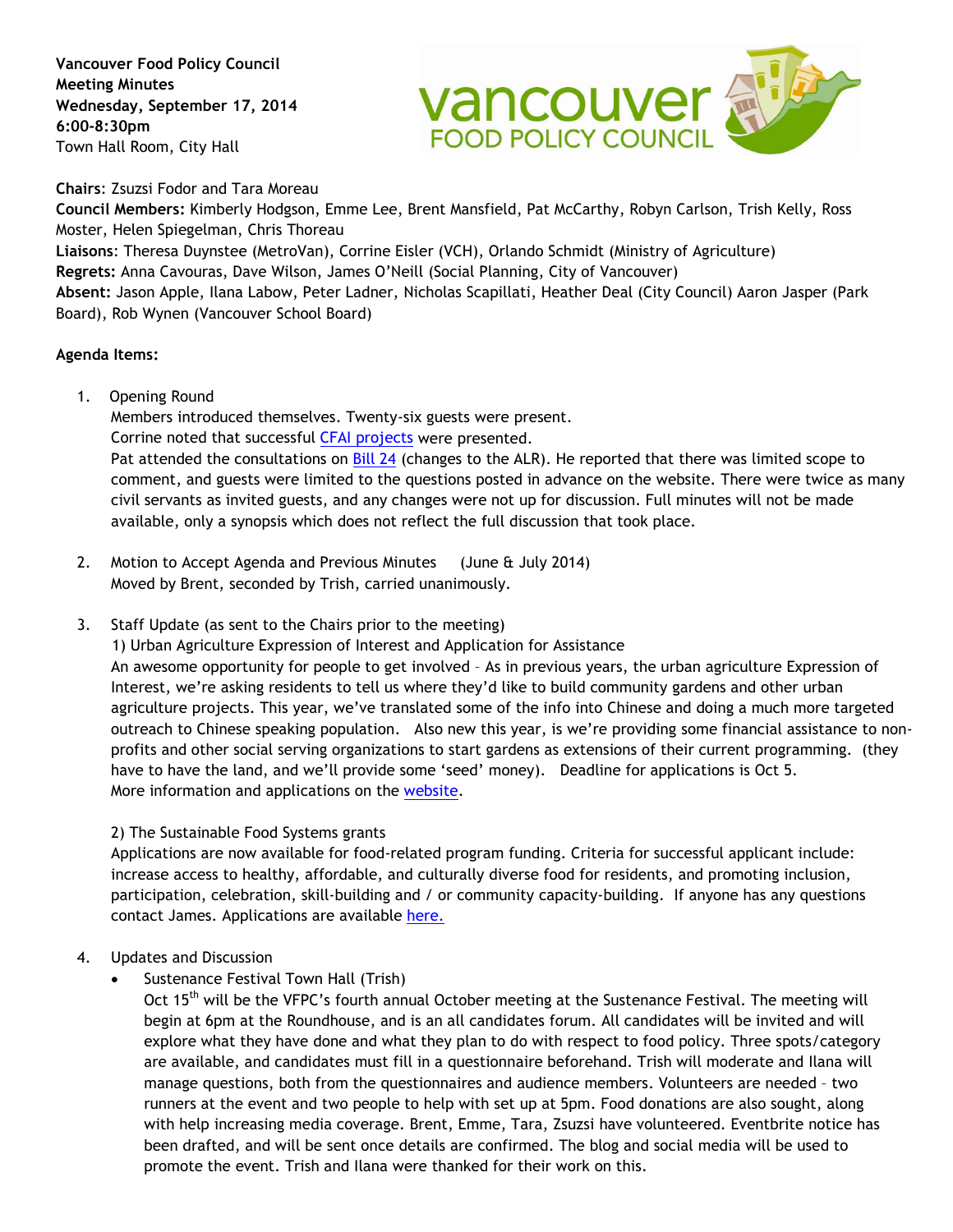**Election Priority Working Group** 

Following on the June meeting, a list of topics will be shared with candidates. Members invited to work on final draft at meeting Sept  $24^{th}$ , or to provide feedback if unable to attend.

## • Membership Process Update

The VFPC will be dissolved December 8<sup>th</sup> when the new council is sworn in. The Chairs have been in touch with Councillor Reimer about process. The new Council can decide on the continued existence of the VFPC and the nomination process (as with all advisory committees). A call for members is expected in the new year at [www.vancouver.ca/volunteer](http://www.vancouver.ca/volunteer) and will be posted on web and social media. Some VFPC members are ending their terms, some will automatically be renewed for 4 years (along with the new municipal council). It was recommended that the City should look at a contingency plan, as a four-year commitment may be too long for many people, and the process to replace members could be sped up. Existing members were reminded to resubmit applications. Liaisons, however, are managed by the VFPC.

- Council of Councils meeting scheduled for Nov  $24<sup>th</sup>$ , the meeting is an invitation to all members of all advisory committees, to meet with new City Councilors. It was noted that it will happen after the election.
- Welfare Food Challenge

Members and audience are encouraged to participate. The challenge is a week-long event (Oct 16 – 22) by [Raise the Rates](http://raisetherates.org/) to raise awareness of the inadequacy of the social safety net, which provides \$26/week for food for a single person. [BC Poverty Reduction](http://bcpovertyreduction.ca/) is hosting a related event Sept 22. It was noted that the 'Cost of eating in BC' data has been completed, but has not been released to the public. The report was formerly done across the country by Dieticians of Canada, but is now housed in the provincial health services.

• Arbutus Corridor Letter

A letter was circulated to council members on July  $28<sup>th</sup>$  and was voted on, then submitted to Mayor and Council. Since then, the gardens have been destroyed. It is unclear if CP received a copy of the letter.

• GE free motion – Teresa from GE-free BC

Suggestions for public education include a non-GMO awareness week, possibly in October, with a proclamation from the City. It was suggested that Graze restaurant could host, and have the Mayor or Councillor Reimer do a press conference before dinner. A second fun and educational event for the public could be linked to the Sustenance Festival, and/or a table at Village Vancouver's Neighbour Savour event at Heritage Hall. A Twitter or Facebook party has also been suggested. A working group will meet once or twice before launching. The City may be able to provide assistance with promotional materials. Help with press release and promotion is being sought.

5. Confronting First World Hunger

Guest Speakers Graham Riches & Janet Poppendieck

Graham is the author of *[First World](http://www.amazon.ca/First-World-Hunger-Security-Politics/dp/1551930110) Hunger*, and one of the founders of the FPC in 2004. Janet is the author of *[Sweet Charity](http://www.amazon.ca/Sweet-Charity-Emergency-Food-Entitlement/dp/0140245561/ref=sr_1_3?s=books&ie=UTF8&qid=1411666460&sr=1-3&keywords=Sweet+Charity)* and a food advocate in the US.

Graham – The issue of food charity or the right to food has been around by decades. Graham's book was first published in 1997, and has been updated to include more countries for comparison including Finland (where food banks began), Spain (who signed the Covenant [on Economic, Social, and Cultural Rights,](http://www.ohchr.org/EN/ProfessionalInterest/Pages/CESCR.aspx) which when ratified, includes the right to food), Brazil (as an outlier to high income countries), Turkey, Hong Kong and China (non-Christian, exploring moral imperative to feed people), and Estonia (post-Soviet transition to capitalism). While there is a lack of national data in high-income countries, a key theme points to income inadequacy as a major cause of food insecurity. Globally, there has been a shift from income-based programs to direct food relief, and Graham questions both the effectiveness and desirability of that approach.